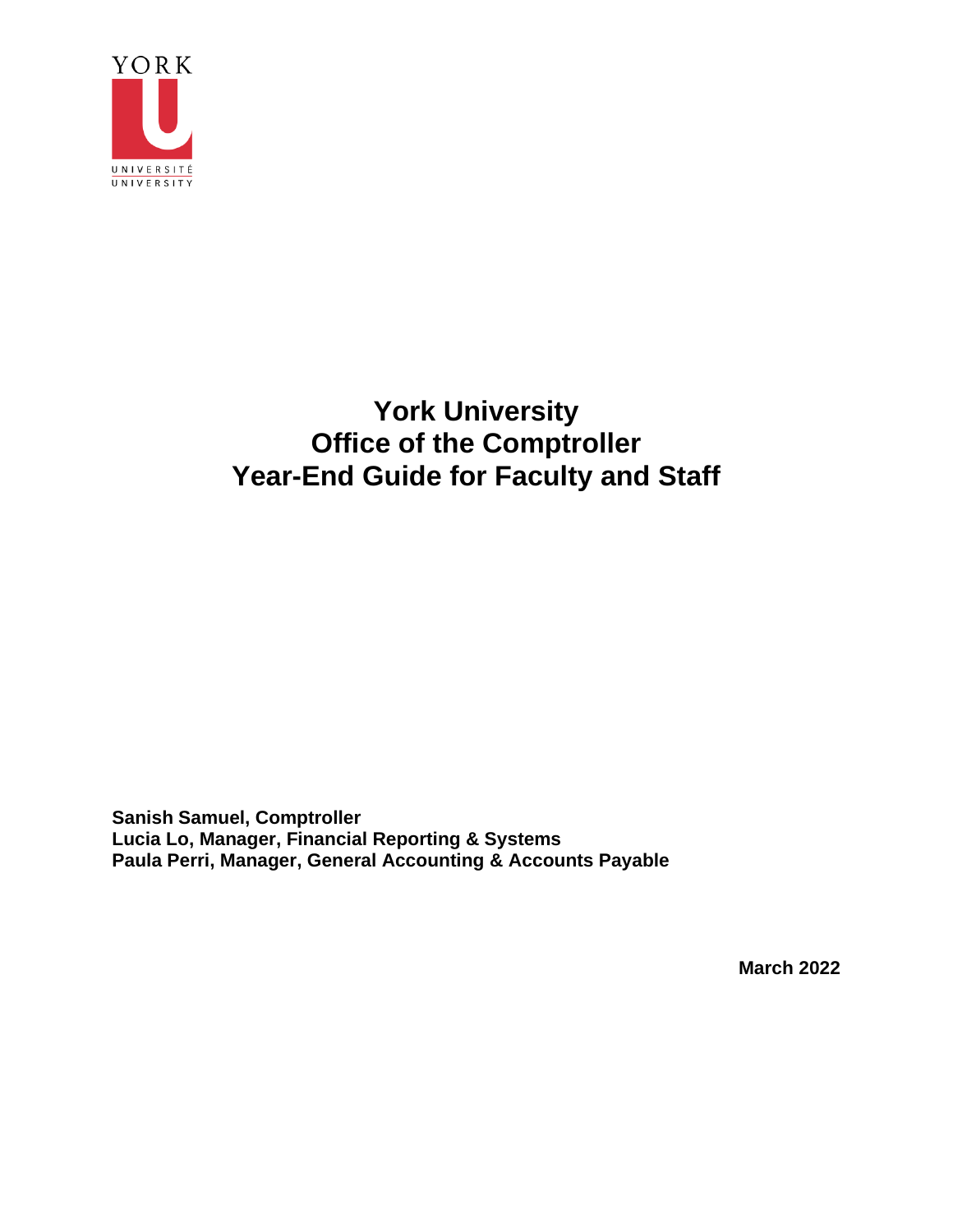## **York University** Year-End Guide for Faculty and Staff

# <span id="page-1-0"></span>**Table of Contents**

| Accounts Payable, Accruals and Receipt of Goods and Services 7 |
|----------------------------------------------------------------|
|                                                                |
|                                                                |
|                                                                |
|                                                                |
|                                                                |
|                                                                |
|                                                                |
|                                                                |
|                                                                |
|                                                                |
|                                                                |
|                                                                |
|                                                                |
|                                                                |
|                                                                |
|                                                                |
|                                                                |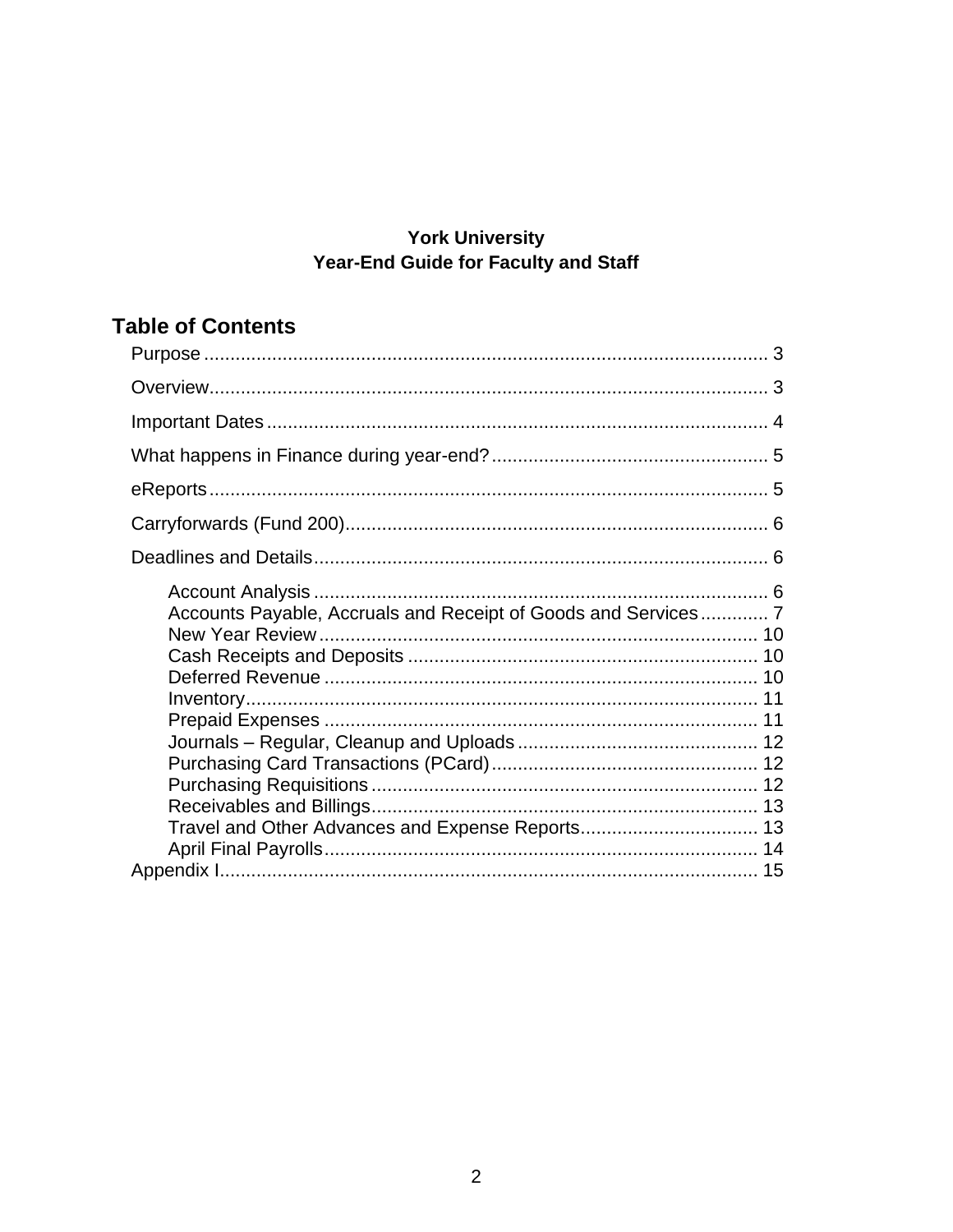#### **York University Year-End Guide for Faculty and Staff**

## <span id="page-2-0"></span>**[Purpose](#page-1-0)**

The purpose of this guide is to ensure that year-end is completed in an accurate and timely manner. This can only be achieved through clear and concise delivery expectations for all faculty and staff during the University's year-end process. In preparation for the upcoming year-end, the Finance Department has prepared this guide to summarize all significant steps required during the year-end process. Within this document, the reader will find relevant information to assist with year-end. This includes deadlines for submission of data and account analysis requirements.

If you have any comments or suggestions, please send them to Lucia Lo, Manager, Financial Reporting & Systems at [luciawhl@yorku.ca](mailto:luciawhl@yorku.ca)

#### <span id="page-2-1"></span>**[Overview](#page-1-0)**

A year-end is defined as the completion of a 12-month cycle of operations (fiscal year). For York University and most universities in Canada, this begins at May 1<sup>st</sup> and ends at April  $30<sup>th</sup>$ . The year-end process is necessary to complete the University's financial statements and to establish each unit's carryforward position for next year's budget.

A year-end is also defined as a process, which ensures all revenues and expenses pertaining to that year are recorded in the University's General Ledger by April 30<sup>th</sup>. All amounts due to and from the University are recorded.

The year-end process involves four groups working together:

- 1) Faculty and staff responsible for cost centre(s) need to analyze and reconcile accounts under their responsibility and make corrections as required;
- 2) Finance Department staff prepare and process data, create reports and review account analysis to ensure that reported figures are consistent with Generally Accepted Accounting Principles in Canada (GAAP);
- 3) USC (University Services Centre) staff review for compliance and process invoices from vendors, expense claims, invoices to external clients and record all the university deposits; and
- 4) The University's external auditors, Ernst & Young LLP, who audit the University's financial statements and report to the University Board of Governors.

The co-operation of all four groups is essential.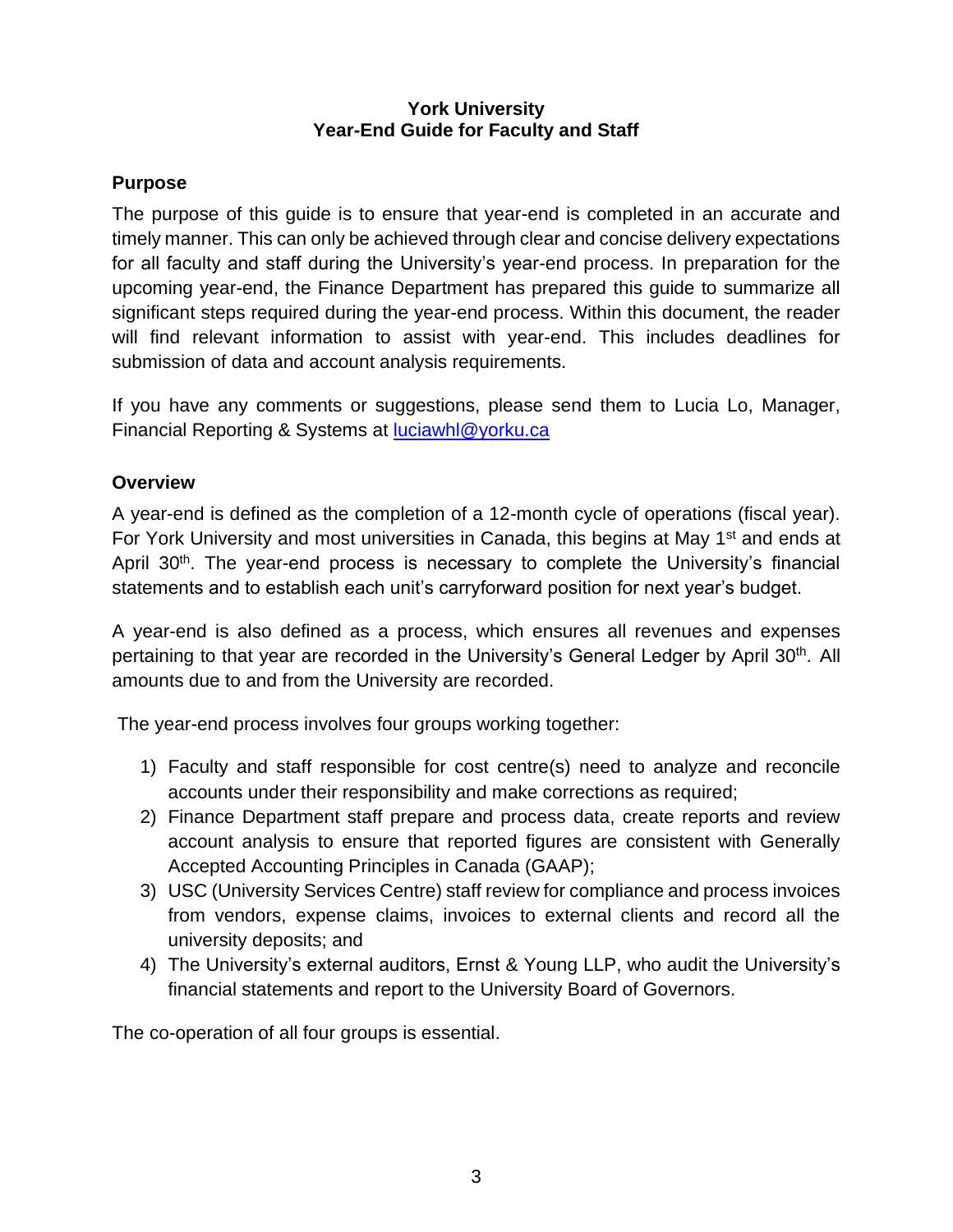## <span id="page-3-0"></span>**Important Dates**

Please consider these dates when planning for the **April 30, 2022** year-end closing:

- Run 1 Finance will complete processing of April 2022 transactions (that have been received by the due dates identified below) on Thursday, May 5, 2022. These transactions will be available on eReports by Friday, May 6, 2022.
- Run 2 As it is very important that all April 2022 transactions are reported correctly on the University's Financial Statements, the community has the opportunity to submit journals to record any significant adjustments for Fiscal Year 2022. These entries can be submitted from May 6, 2022 to May 10, 2022. Examples of these adjustments are recording of receivables, expense accruals and the deferral of revenues relating to Fiscal Year 2022.
- External billings should be received by USC on Wednesday, April 20, 2022.
- Foreign outgoing wires should be received by USC on Thursday, April 21, 2022.
- The cut-off date for Accounts Payable invoices is Wednesday, April 27, 2022. Please ensure these are forwarded well before Wednesday, April 27, 2022, whenever possible.
- The cut-off for cash receipts is Friday, April 29, 2022.
- The cut-off for journals is Friday, April 29, 2022. Please ensure journals are emailed to [journals@yorku.ca](mailto:journals@yorku.ca) well before Friday, April 29, 2022, whenever possible.
- Bi-weekly payroll ending April 16, 2022 will be automatically charged to units on or about Friday, April 29, 2022, and charged to Fiscal Year 2022.
- Bi-weekly payroll ending May 1, 2022 will be charged to the new fiscal year (i.e. Fiscal Year 2023).
- Account analysis is due on Thursday, May 12, 2022.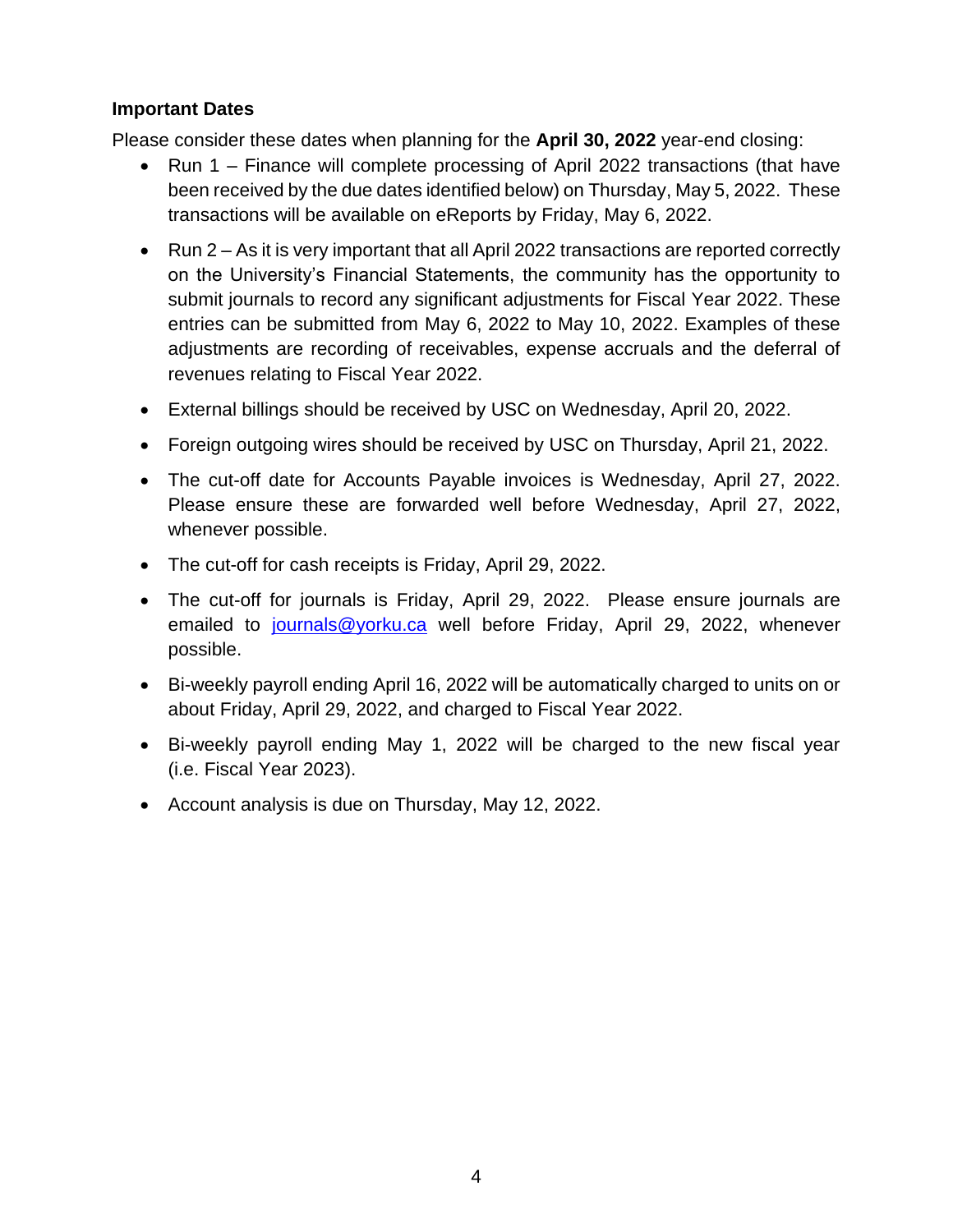## <span id="page-4-0"></span>**What happens in Finance during year-end?**

The following is a brief outline of the process in Finance during the year-end.

- Documents for Run 1, received in Finance by the dates identified in the Fiscal 2022 Year-End Closing Timetable (Appendix I), will be processed by Finance daily. This includes journal uploads, invoices, cash receipts, etc. Transactions that have passed system edits will be updated that night and show up on eReports the following morning.
- Finance will follow up with the preparers on any journals that did not pass the system edits the night before.
- Payroll will load the April 16, 2022 bi-weekly payroll journal on or around April 29, 2022.
- The final report for Run 1 will be available at Friday, May 6, 2022.
- For fiscal year 2021/22, Run 2 journals (sent to Finance from May 6, 2022 to May 10, 2022) will be reviewed, approved and uploaded daily. Transactions that have passed system edits will be updated that night and show up on eReports the following morning.
- Finance reviews payments processed after cut-off to ensure that they are recorded in the proper fiscal year.
- Salary commitments on the Statement of Operations will be cleared by Run 1.
- Purchase order commitments on the Statement of Operations will be cleared by Run 1 for Funds 200 and 300. The commitments can still be viewed by accessing the Outstanding Purchase Order Commitments reports in eReports.
- The final reports for Run 2 will be available at Wednesday, May 11, 2022.
- Thereafter, Finance will begin reviewing account analysis of the Balance Sheet and Statement of Operations submitted by the Community. They will follow up on any incomplete analysis.
- Year-end reports and account analysis are compiled for the auditors' review by Tuesday, May 24, 2022.

## <span id="page-4-1"></span>**[eReports](#page-1-0)**

The financial reports for each cost centre are available electronically on a daily basis at the eReports website [www.yorku.ca/ereports.](http://www.yorku.ca/ereports) All journals, deposits, invoices, etc., as posted into the financial system (PeopleSoft) during the day are available the next morning on eReports.

If you are not an eReports user, you need a Passport York User ID and access rights to the cost centre(s) you administer. Both can be acquired by emailing your request to askit@yorku.ca. Please note that users who need to have eReports access should obtain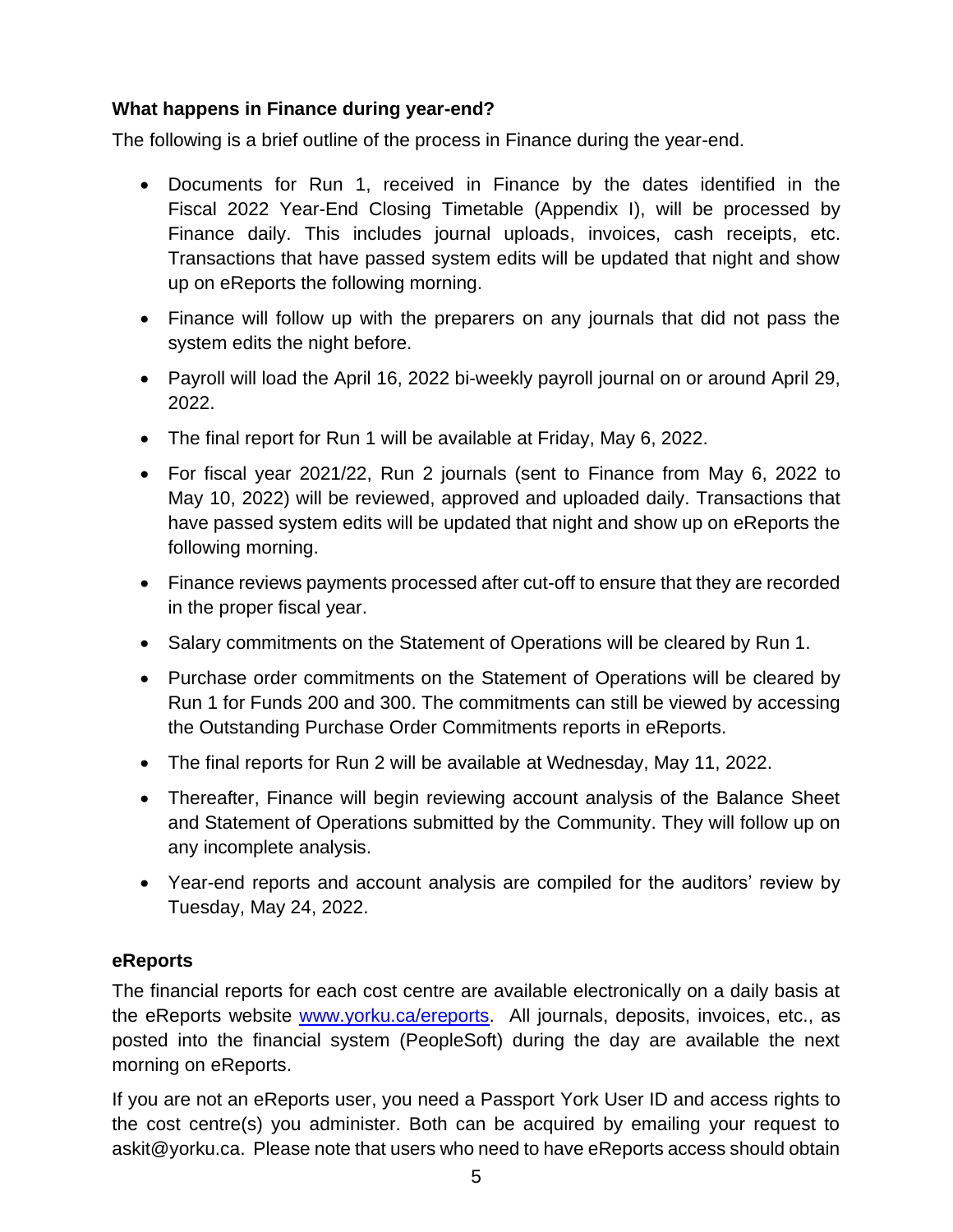the approval from cost centres' managers first and send the approval e-mail along with their eReports access requests to askit@yorku.ca.

## <span id="page-5-0"></span>**[Carryforwards](#page-1-0) (Fund 200)**

A carryforward is the cumulative unspent balance (surplus or deficit) of the unit. Surpluses may be used to offset future deficits (if approved). Deficits must be reduced through the next year's in-year surplus.

Carryforwards to Fiscal Year 2022 are posted using journals prepared by the Financial Reporting Department in the Comptroller's Office. They are posted once the year-end entries from the community and Finance are completed. This is expected in June 2022. **Until the Carryforward journals are posted, the opening Carryforwards showing in the May 2022 and June 2022 statements will reflect zero opening positions.**

If you want to know how much is available, the calculation is shown as follows:

| Carryforward from previous years (April 30, 2021)               | \$10,000 |
|-----------------------------------------------------------------|----------|
| Fiscal Year 2022 (2021-2022) In-Year Actual Surplus / (Deficit) | \$2,000  |
| Carryforward into Fiscal Year 2023 (2022-2023)                  | \$12,000 |

Usually, units carry forward their in-year surplus or deficit. However, certain faculties consolidate their cost centre range into one central cost centre and allocate balances as required during the year. If you have a carryforward balance at the end of the fiscal year and it does not show up in the new fiscal year, please check with your faculty's Executive, Financial or Budget Officer first before contacting Financial Reporting Department.

#### <span id="page-5-1"></span>**Deadlines and Details**

#### <span id="page-5-2"></span>**[Account Analysis](#page-1-0)**

You are expected to complete an analysis of **all** your balance sheet accounts. This process will be similar to that conducted as at October 31, 2021. On operating statement items, be prepared to explain the nature of the revenues and expenses and year-over-year changes to balances of more than 10% and \$100,000.

A request letter will be sent to you in early May 2022 detailing accounts for which you are responsible. You must forward to Financial Reporting Department by Thursday, May 12, 2022, a detailed account analysis of items and/or explanation for year-over-year balance changes of \$100,000 and greater.

Individuals should review and reconcile their monthly financial statements to determine if:

• All revenues from fees, grants, contracts and other agreements are recorded. If funding **is due,** but not deposited in the bank by April 29, 2022, the amount due should be set up as an accounts receivable. In addition, any revenue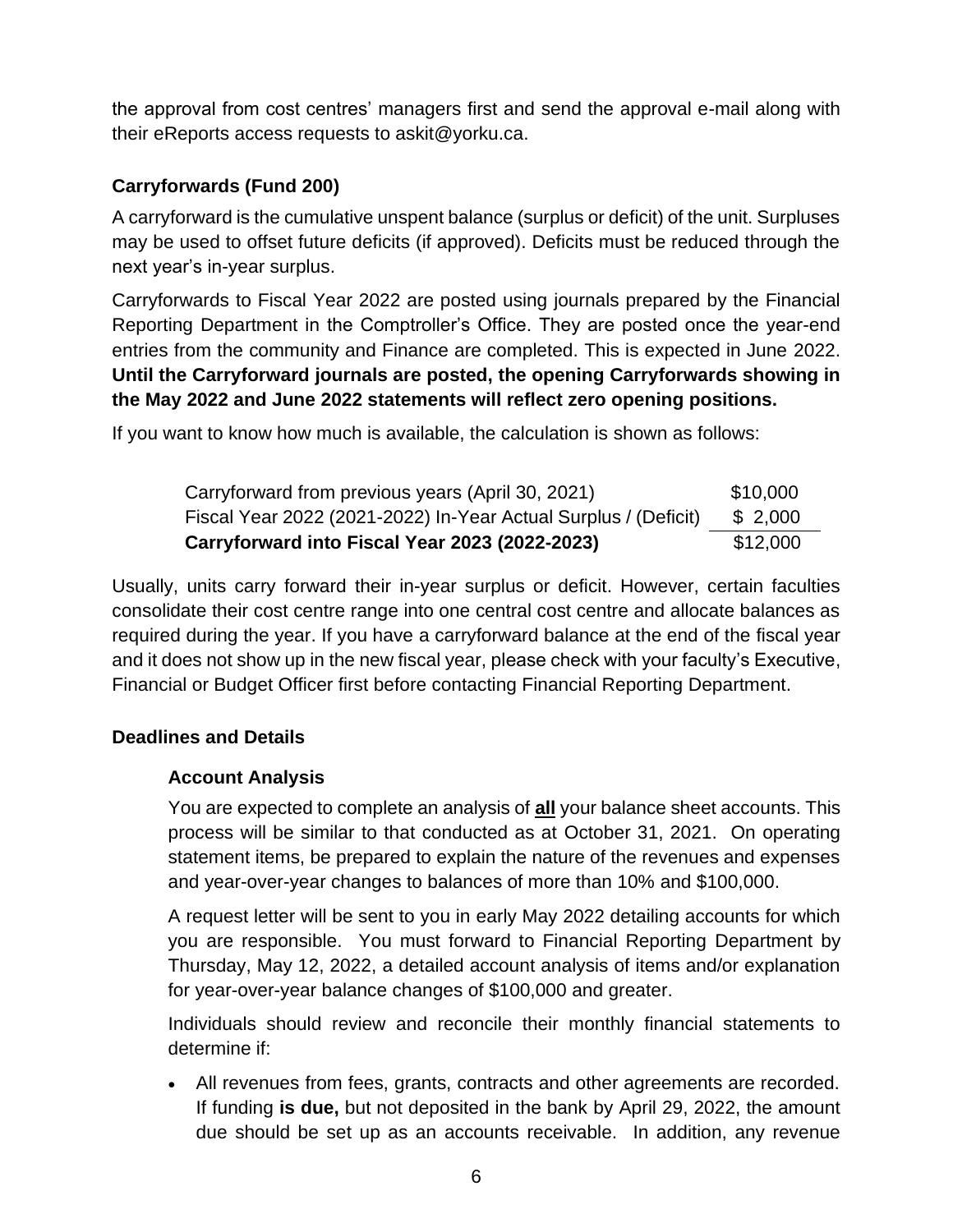related to the fiscal year 2022 should be deferred. Please use the following accounts:

| <b>Accounts Receivable</b>    | 001600 (to book receivables)      |
|-------------------------------|-----------------------------------|
| Advance Income General        | 012000 (to defer general revenue) |
| <b>Advance Income Tuition</b> | 012300 (to defer tuition revenue) |

- All expenses have been recorded. There may be goods and services received for which no invoice has been received from the supplier. These need to be set up as an expense and an accounts payable accrual **(Refer to Accounts Payable Accruals, and Receipt of Goods and Services Section)**.
- All corrections have been processed.

Reminder: All receivable and accrual journals should indicate **Auto-Reversal** in the subject header of the approved journal e-mails sent to Finance Department. This can ensure that these journals will be reversed on May 1, 2022 (Fiscal Year 2023).

Your balance sheet accounts are a good place to start your analysis. Many times receivables are set up at the prior year-end but never reversed. In these cases, once the funds are received they should be applied to the receivable instead of being credited to income, otherwise the unit's carryforward will be overstated. This should not be a concern if the year-end receivable balance is properly reversed in the new fiscal year.

Another problem comes from keying errors and miscoding of expenses that end up in balance sheet accounts. Again, this misstates the unit's in-year and carryforward positions at year-end.

#### <span id="page-6-0"></span>**Accounts [Payable, Accruals and Receipt of Goods and Services](#page-1-0)**

All expenses where goods or services have been received prior to May 1, 2022 should be recorded in Fiscal Year 2022. There are two ways to do this:

- 1. Invoices entered via Accounts Payable
- 2. Accruals set up via Journal Entries
- **a) Goods and services which have been received and invoiced prior to May 1, 2022**

**All invoices dated April 30, 2022 or earlier must be recorded in the Fiscal Year 2022. This can be done through Accounts Payable Department (if the invoice is received by Accounts Payable Department by Wednesday, April 27, 2022) or through an accrual (if the invoice is received after Wednesday, April 27, 2022)**

All invoices for goods and services received prior to May 1, 2022 and received between April 1, 2022 and April 27, 2022 should be sent daily to Accounts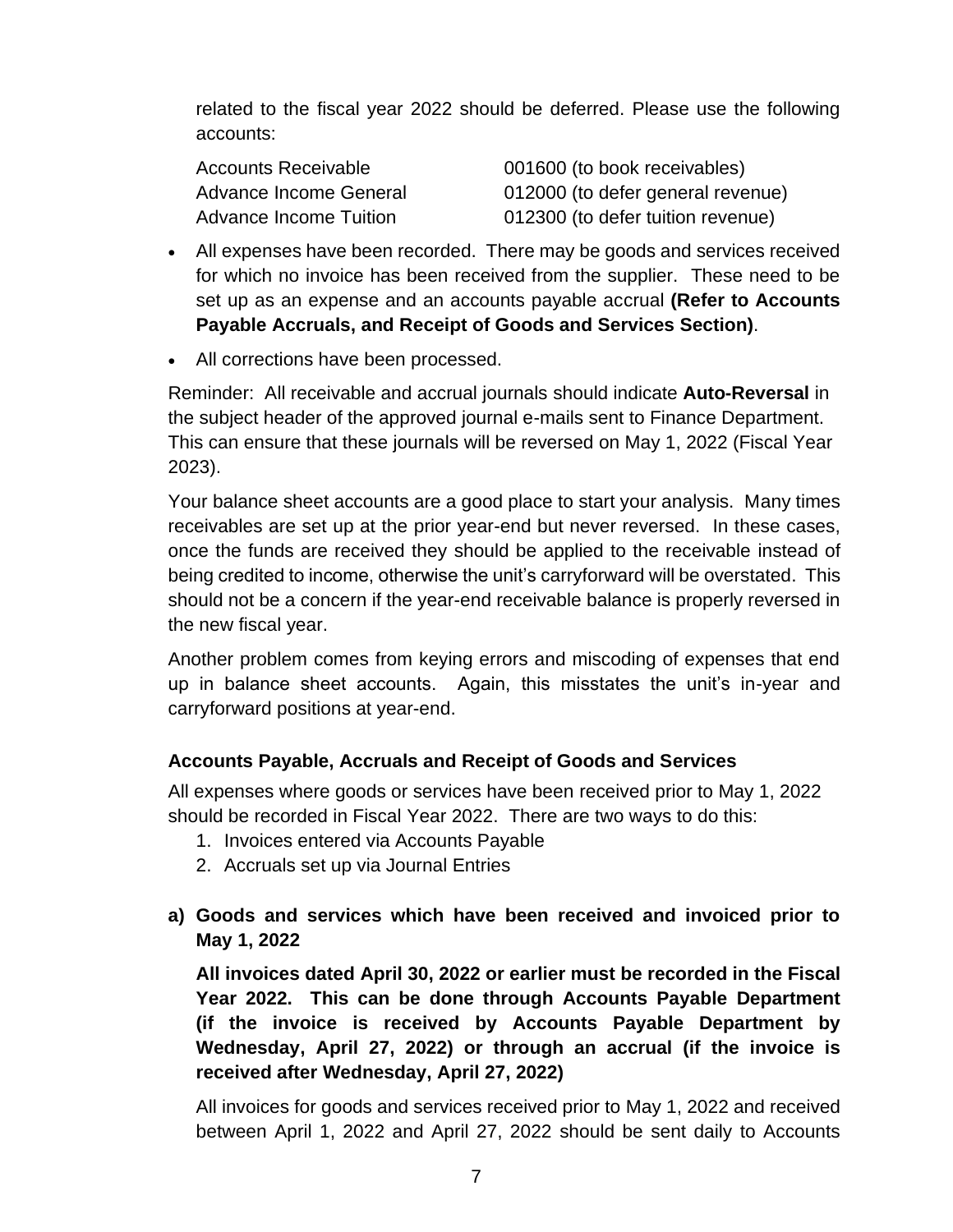Payable Department, with a proper cheque requisition, with the actual date of receipt of goods and/or services clearly marked. **These must be received by Accounts Payable Department by Wednesday, April 27, 2022.**

**Note: For invoices received after Wednesday, April 27, 2022, the department (community) should create an accrual journal – see section C below.**

#### **b) Goods and services associated with a general purchase order**

All signed receiving copies of general purchase orders (for goods and services received prior to May 1, 2022) received from April 1, 2022 to April 27, 2022 should be sent daily to Accounts Payable, with the actual date of receipt of goods and/or services clearly marked. **These must be received in Accounts Payable Department by Wednesday, April 27, 2022.**

Accounts Payable Department will match the signed receiving copy of the general purchase order with the associated invoice and ensure that the charge is posted in the Fiscal Year 2022. In the event Accounts Payable Department has not yet received the invoice associated with the particular general purchase order, an accrual will be made by Accounts Payable Department for invoices. *Please note that this accrual only applies to general purchase orders.*

**Note: For goods received before May 1, 2022 where the receiving copy has not been sent to Finance Department by April 27, 2022, the community should create an accrual journal – see section C below.**

**c) Unbilled goods and services (accruals)**

Reminder: Please contact suppliers for original invoices prior to **Wednesday, April 27, 2021**.

**Charges for goods and services related to the Fiscal Year 2022 for which an invoice has not been received by the above noted cut-off dates and which are not associated with a general purchase order must be recorded as accruals for the Fiscal Year 2022 by the community. When these invoices are sent to Accounts Payable Department for payment, it must be noted on the invoice whether an accrual has been made.**

Accruals are used to expense goods and services received before May 1, 2022, for which no invoice has yet been received. They are set up as a liability in account 010800 Accrued Liabilities with a corresponding expensing of the cost of goods and services. All accrual journals should indicate **Auto-Reversal** in the subject header of the approved journal e-mails sent to Finance Department. This can ensure that these journals will be reversed on May 1, 2022 (Fiscal Year 2023).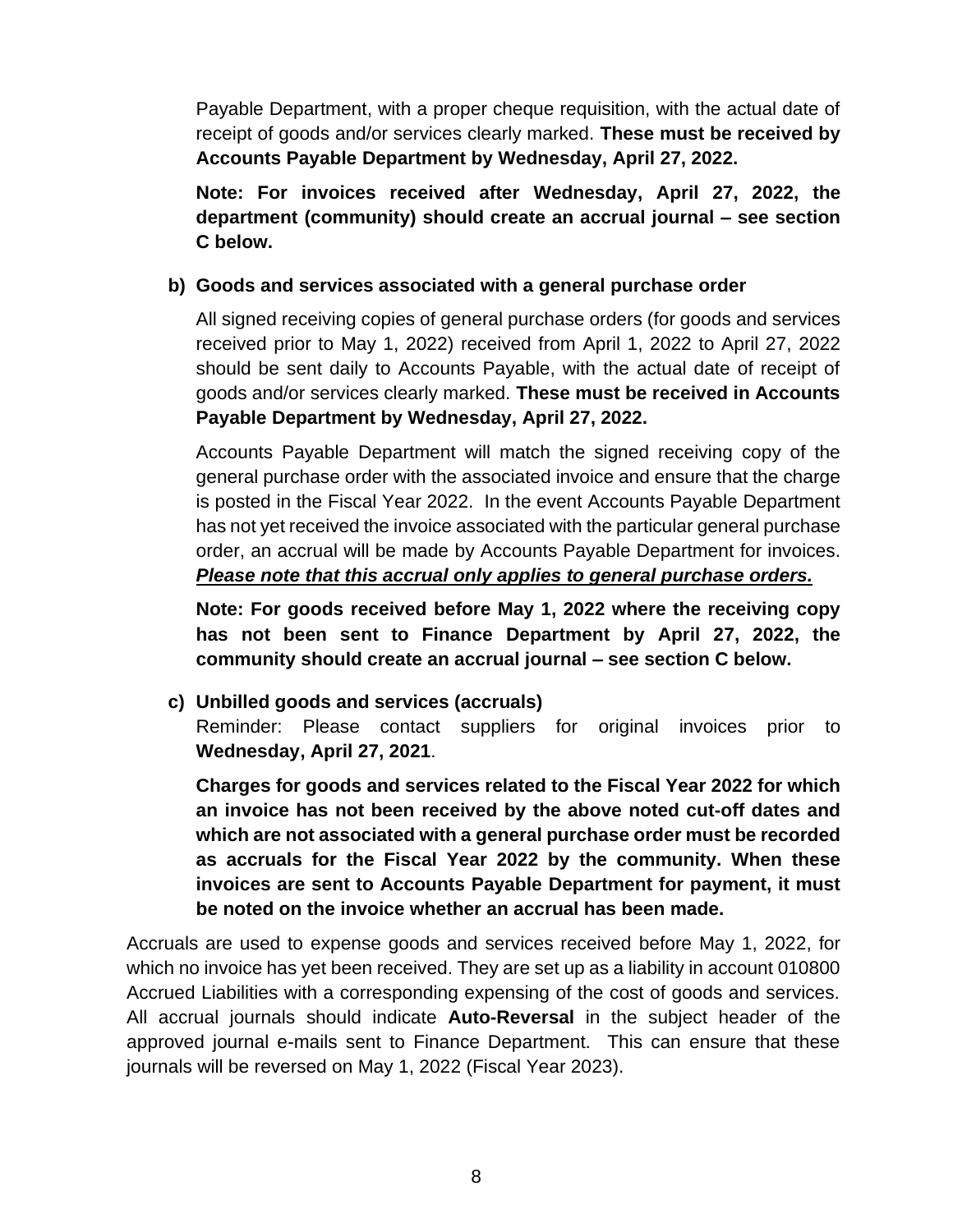## **d) Sm@rtBuy (accruals)**

Normally, all invoices for Sm@rtBuy purchases are sent directly to USC by vendors.

For all purchases less than \$5,000 made through Sm@rtBuy (i.e. goods ordered through Sm@rtBuy) where the invoice has been received by April 30, 2022, USC or Finance Department will ensure that the expense is recorded for the current fiscal year (i.e. Fiscal Year 2022).

For purchases over \$5,000, USC or Finance Department will record the expense only if the receiving function has been completed by the community in Sm@rtBuy by April 29, 2022 (i.e. make sure you receive the goods in Sm@rtBuy).

If the receiving function has not been completed in Sm@rtBuy, USC and Finance Department will not know that the goods have been received.

Below is a summary of when USC will make the accrual and when the community should make the accrual:

| <b>Description</b>                          | <b>AP will</b><br>process the<br>invoices for<br>payments | <b>AP will</b><br>process the<br><b>accruals</b> | <b>Community</b><br>will process<br>the accruals |
|---------------------------------------------|-----------------------------------------------------------|--------------------------------------------------|--------------------------------------------------|
| <b>General Purchase Order (Goods</b>        |                                                           |                                                  |                                                  |
| received before May 1, 2022)                |                                                           |                                                  |                                                  |
| AP receives signed PO receiver<br>$\circ$   | X                                                         |                                                  |                                                  |
| and invoice by April 27, 2022               |                                                           |                                                  |                                                  |
| $\circ$ AP receives signed PO receiver      |                                                           | X                                                |                                                  |
| by April 27, 2022                           |                                                           |                                                  |                                                  |
| AP receives the supplier invoice<br>$\circ$ |                                                           | X                                                |                                                  |
| by April 27, 2022                           |                                                           |                                                  |                                                  |
| • Blanket Purchase Order                    |                                                           |                                                  |                                                  |
| AP receives signed invoice by<br>$\circ$    | X                                                         |                                                  |                                                  |
| April 27, 2022                              |                                                           |                                                  |                                                  |
| Goods are received before<br>$\circ$        |                                                           |                                                  | X                                                |
| May 1, 2022 but no invoice or               |                                                           |                                                  |                                                  |
| invoice not submitted to AP by              |                                                           |                                                  |                                                  |
| April 27, 2022                              |                                                           |                                                  |                                                  |
| • No Purchase Order issued                  |                                                           |                                                  |                                                  |
| AP receives signed invoice on<br>$\circ$    | X                                                         |                                                  |                                                  |
| or before April 27, 2022                    |                                                           |                                                  |                                                  |
| Community receives goods or<br>$\circ$      |                                                           |                                                  | X                                                |
| services before May 1, 2022 but             |                                                           |                                                  |                                                  |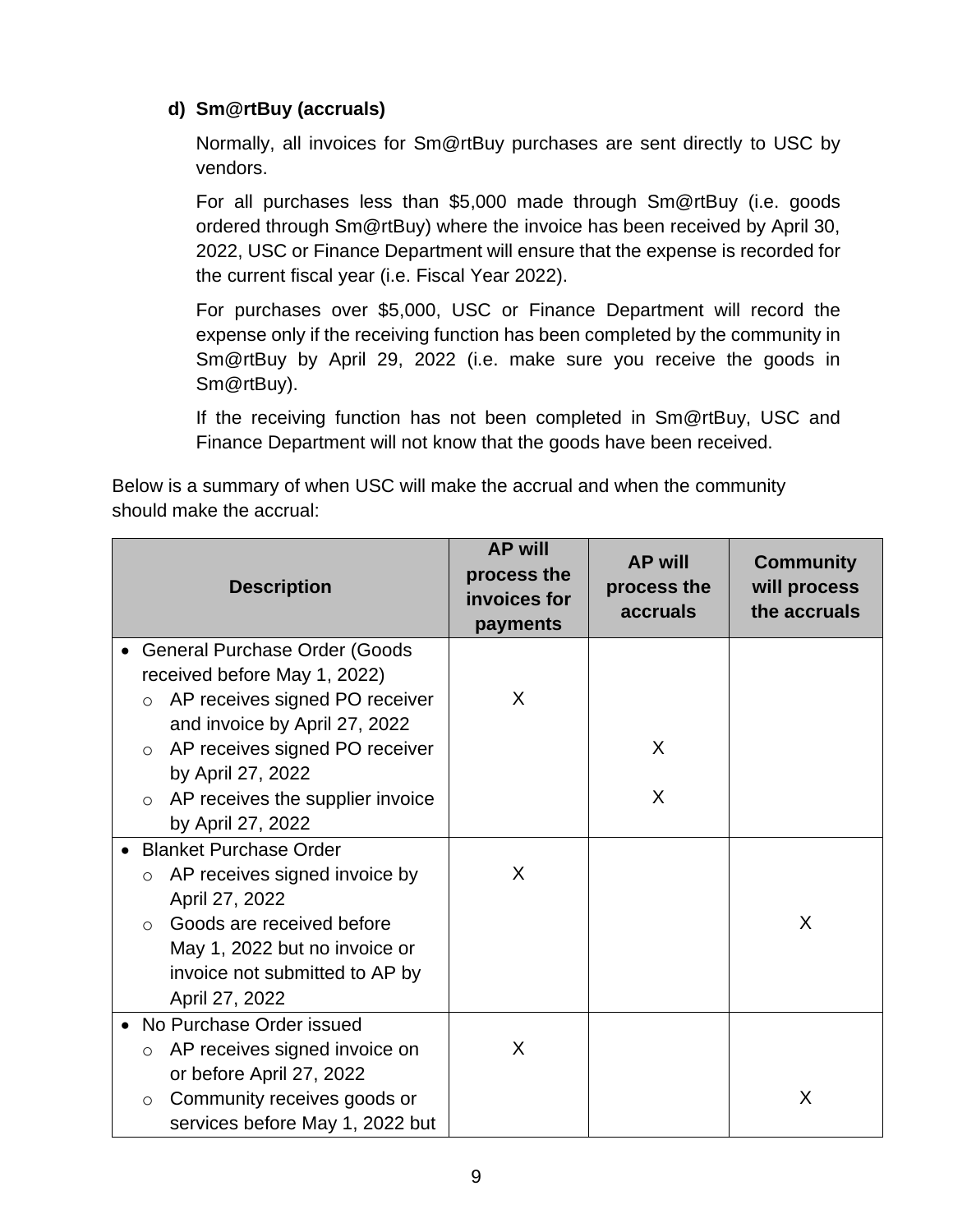| does not process the paper |  |  |
|----------------------------|--|--|
| work to AP                 |  |  |

#### <span id="page-9-0"></span>**New Year Review**

Accounts Payable Department will be reviewing invoices received directly from vendors dated April 30, 2022 or earlier but received after this date to ensure that charges are accounted for in the proper fiscal year. In cases where Accounts Payable Department discovers invoices greater than \$5,000, which are dated April 30, 2022 or earlier, Accounts Payable Department will be contacting the units to ensure the charges have been properly accounted for in accordance with the above procedures.

## <span id="page-9-1"></span>**[Cash Receipts and Deposits](#page-1-0)**

All monies received up to and including April 29, 2022 must be deposited by Friday, April 29, 2022 to be credited to Fiscal Year 2022. This applies to Canadian funds submitted to the Bank of Montreal using the deposit form as well as US and foreign funds delivered to General Accounting Department by April 29, 2022 for deposits by General Accounting Department. Deposits after this date will be posted in May 2022 (Fiscal Year 2023).

If you have a deposit that relates to Fiscal Year 2022 but that is deposited subsequent to the cut-off, please ensure the amount is recorded as an accounts receivable (account 002600) at year end.

Please contact General Accounting Department regarding cash receipts and deposits.

#### <span id="page-9-2"></span>**Deferred Revenue**

Revenue received for an event or a course that will take place on or after May 1, 2022 should be classified as deferred revenue. Other examples of items eligible for revenue deferral include unspent external restricted donations and grants. All amounts to be deferred should be removed from the revenue accounts and added to the deferred revenue account (012000 Advance Income General or 012300 Advance Income Tuition, as appropriate). **Once the new fiscal year begins at May 1, 2022, the amounts in the deferred revenue accounts should be reversed and transferred back to the revenue accounts.** 

Deferrals should only be done with Funds 200 & 300 Cost Centres. Finance Department automatically defers unspent revenue in other funds.

The journal entries recording the deferred revenue should indicate **Auto-Reversal** in the subject header of the approved journal e-mails sent to Finance Department. This can ensure that these journals will be reversed on May 1, 2022 (Fiscal Year 2023).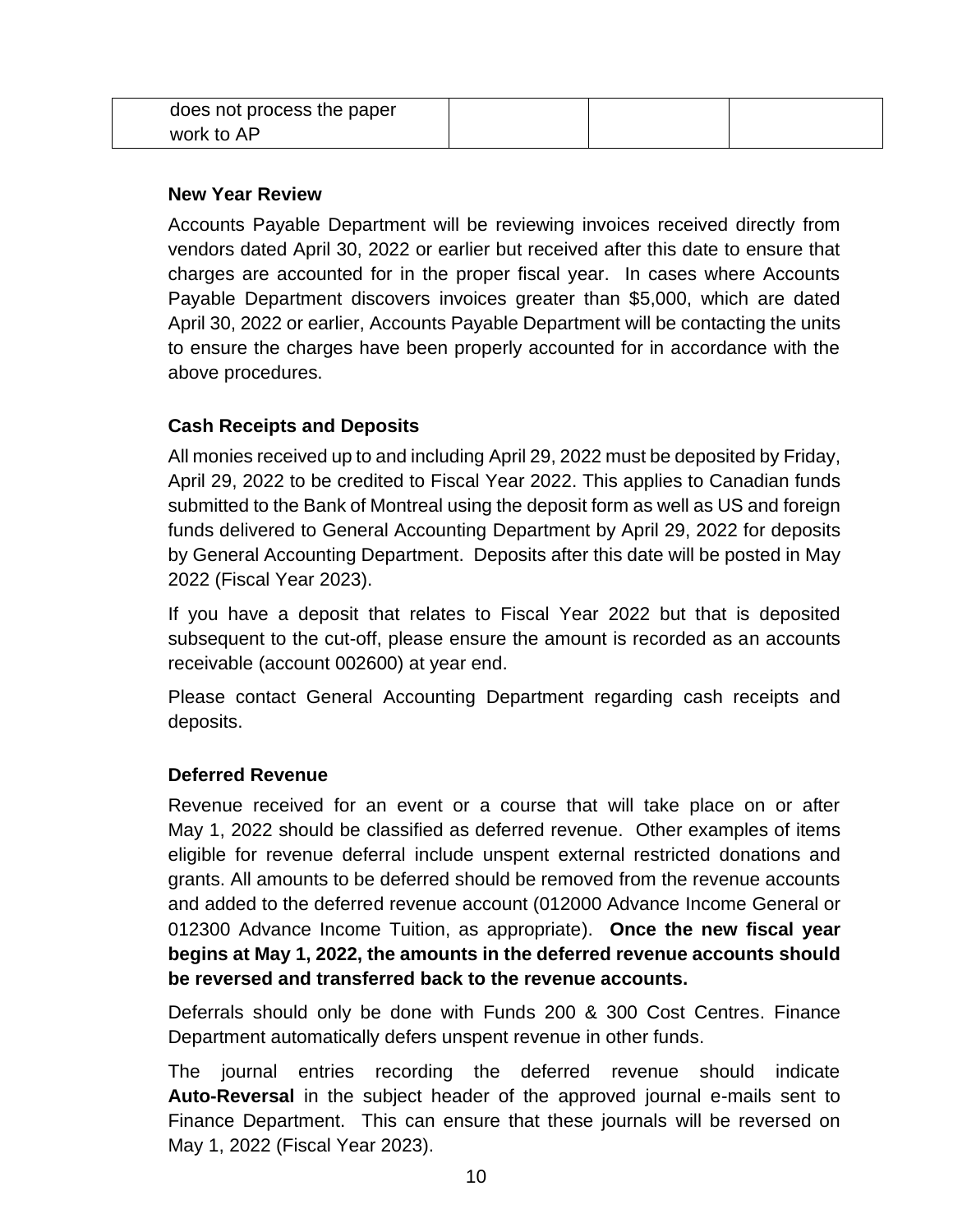#### <span id="page-10-0"></span>**Inventory**

Units that received inventory but have not been billed for it by year-end, must prepare an accrual journal entry (to debit inventory and credit accrued liabilities). The journal entry along with a supporting list must be received by Finance Department on Friday, April 29, 2022. The listing should include information on the goods, quantity, date received, purchase order or reference number and amount. The accrual should be charged to your department's cost centre number using account number 010800. The journal entries recording the accruals related to inventory should indicate **Auto-Reversal** in the subject header of the approved journal e-mails sent to Finance Department. This can ensure that these journals will be reversed on May 1, 2022 (Fiscal Year 2023).

## <span id="page-10-1"></span>**Prepaid Expenses**

Units that have paid for goods/services not yet received by April 30, 2022, should record the item as a prepaid expense (account 004600).

Prepaid expenses should only be recorded when the university has the right to receive a benefit in the future. The only expenses that should be set up as prepaid expenses will be the ones where payment has been made but the goods or services have not yet been received by the end of Fiscal Year 2022 (April 30, 2022).

The accounting standards no longer allow the recording of an asset/prepaid expense of any advertising or promotional activities that have already happened (including mail order catalogues and other similar documents intended to advertise goods, services or events to customers).

In prior years, some units recorded costs incurred for the printing of brochures and for advertising related to courses delivered after year end as a prepaid expense. This practice is no longer allowed. These costs will have to be expensed as incurred.

Examples of what can be considered prepaid expenses include:

- Payments in connection with software and maintenance agreements paid prior to year-end, that cover periods in future fiscal years
- Payments for publications and subscriptions, paid prior to year-end, which will be received in future fiscal years
- Payments for radio or print advertising that will be delivered in the next fiscal year
- Payments for future insurance coverage
- Deposits for future services
- Prepaid postage

Please review all of these charges. If the amount qualifies as a prepaid expense, units (community) need to prepare a journal entry reversing the expense and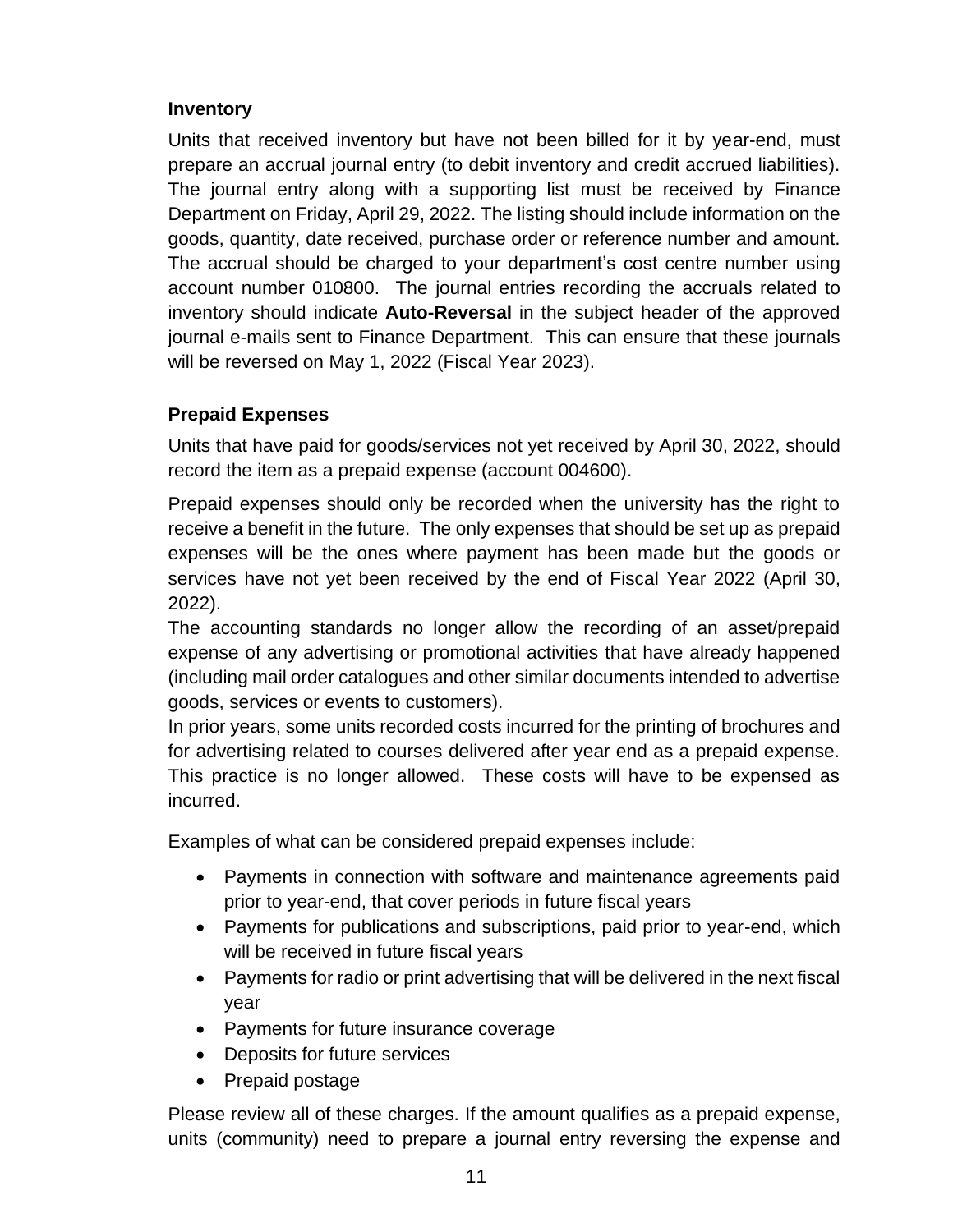debiting the prepaid expense account 004600. The journal entries recording the prepaid expenses should indicate **Auto-Reversal** in the subject header of the approved journal e-mails sent to Finance Department. This can ensure that these journals will be reversed on May 1, 2022 (Fiscal Year 2023).

## <span id="page-11-0"></span>**Journals – Regular, Cleanup and Uploads**

During the year, there is only one cut-off date to get journals in for the month. There is no provision for corrections and adjustments after the cut-off date for that month. They must be posted into the next month. However at year-end, a second run cutoff date exists to accommodate any corrections and adjustments required by the community. **The second run (Run 2), from May 6, 2022 to May 10, 2022, is for significant accruals, set up of receivables, set up of prepaid, deferral of revenue, corrections, and adjustments only.** All entries for the second cut-off should be dated **April 30, 2022** and '**Old Year**' should be specified on the subject line of the approved journal e-mails sent to Finance Department. The cut-off dates for journals is shown in Appendix I.

## <span id="page-11-1"></span>**Purchasing [Card Transactions](#page-1-0) (PCard)**

## **a) Purchases up to Wednesday, April 20, 2022:**

- The journal for PCard purchases posted up to Wednesday, April 20, 2022 is targeted for posting on Wednesday, April 27, 2022. Therefore, units (community) can expect to see charges in their operating statements by Thursday, April 28, 2022.
- Charge codes may be amended on Access OnLine until Sunday, April 24, 2022 – 9 PM.

#### **b) Purchases from April 20, 2022 to April 30, 2022:**

- Finance Department will create an accrual in your cost centres for transactions posted between April 21, 2022 and April 30, 2022.
- The data for this journal will be extracted on the morning of Monday, May 2, 2022.
- If you would like to amend the charge codes for these purchases (April 21 – April 30, 2022), please do so by the end of May 2, 2022. If the charge code(s) has not been amended, the purchase will be charged to the default cost centres and accounts.

#### <span id="page-11-2"></span>**[Purchasing Requisitions](#page-1-0)**

Procurement Services will accept purchasing requisitions for the current fiscal year until Thursday, April 21, 2022. These requisitions will be processed against the current fiscal year budget allocation provided delivery of goods and services is received by April 30, 2022. Please indicate the date that the goods or services is required on the requisition to expedite the order.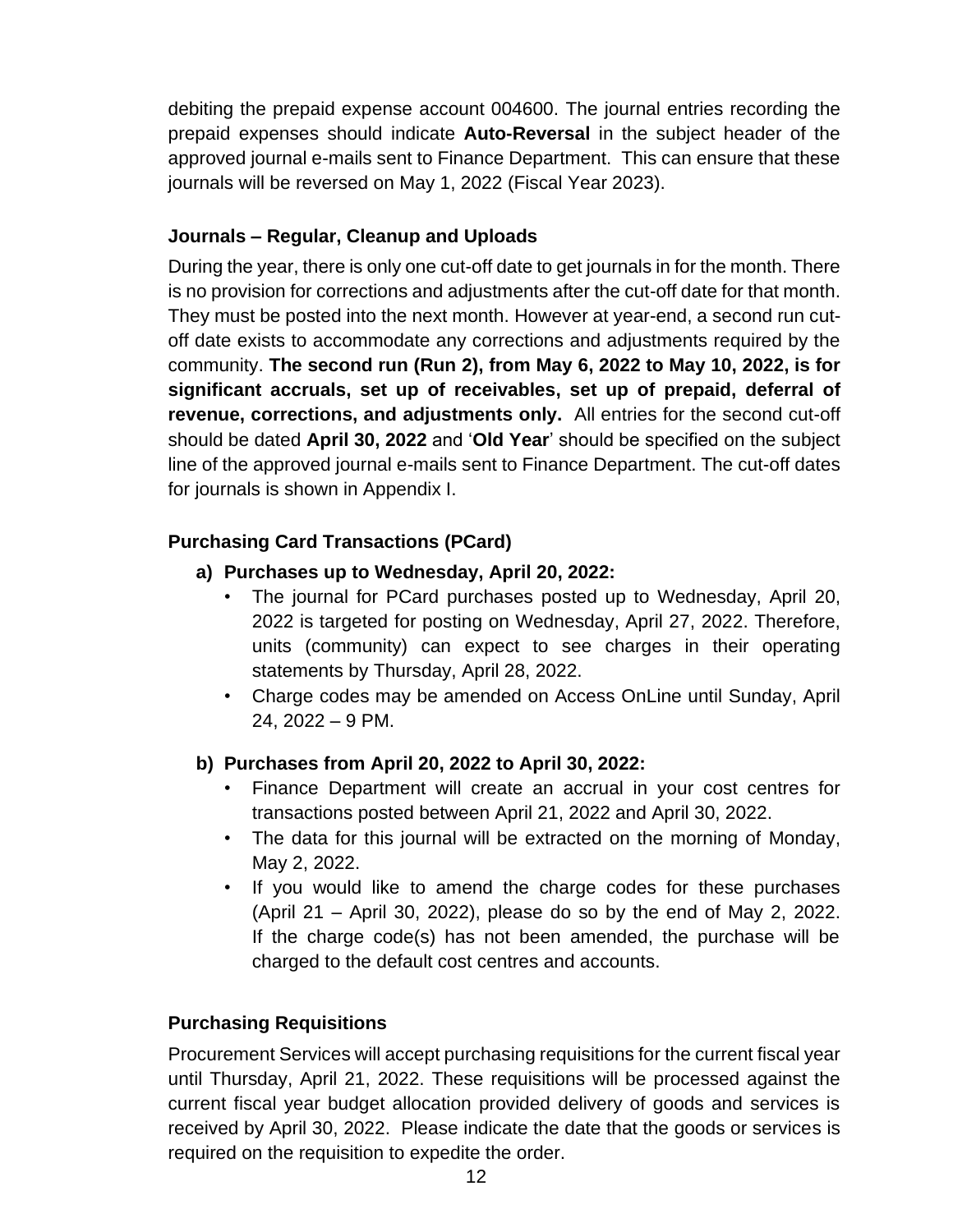Please do not mail purchasing requisitions; if you feel there is insufficient time to meet the above deadline, you can hand deliver to 4747 Keele Street, Procurement Services, or email to purchase@yorku.ca, or fax to 55630.

## <span id="page-12-0"></span>**[Receivables and](#page-1-0) Billings**

## **a) External billings**

Requests for billings to organizations and individuals outside of the University for goods and services rendered in April 2022 must be received by USC on Wednesday, April 20, 2022.

## **b) Internal billings of interdepartmental charges (journal transfers)**

Interdepartmental charges are to be raised for all materials supplied and services rendered up to and including April 30, 2022. **These charges should be processed well before the year-end, so that the departments being charged are aware of the amounts.** Departments that have received the materials and services are required to accept the charges as April 2022 expenses and charge them against the budget funds for the current fiscal year ending April 30, 2022. Journals recording these internal charges must be received by Finance Department on Friday, April 29, 2022.

## <span id="page-12-1"></span>**Travel [and Other Advances and Expense Reports](#page-1-0)**

All expense claims that have been submitted via Concur System by the end of April 29, 2022 will be recorded as an expense for Fiscal Year 2022. This expense will be recorded either as a payment by USC or an accrual journal entry by Finance Department.

All paper-based expense claims (only accept paper-based claims for international individuals outside of Canada and the US) should be received by USC by the end of Friday, April 15, 2022. If any paper-based expense claims are submitted after April 15, 2022 to USC, the community is required to prepare accrual journals and request for auto reversal on May 1, 2022 on the subject line of approved journal emails.

To ensure all expenses get into the proper fiscal period, expense reports including the clearing of advances should be prepared as soon as the trip has been completed. If travel has been completed and the expense claims have not been submitted (by April 29, 2022 via Concur System or April 15, 2022 for paper expense claims), the units (community) should submit an accrual journal for any significant amounts.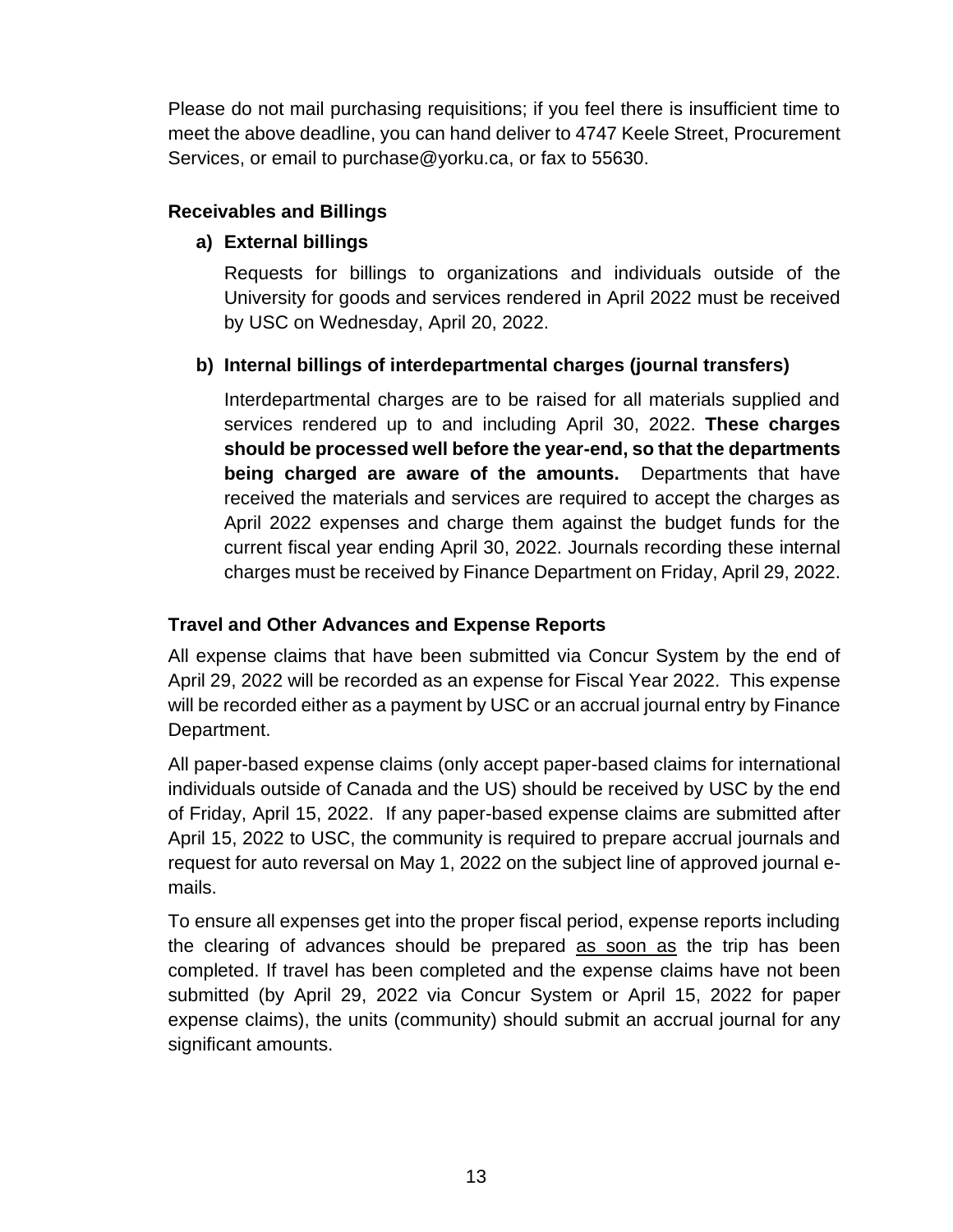## <span id="page-13-0"></span>**[April Final Payrolls](#page-1-0)**

The bi-weekly pay ending April 16, 2022 will be posted on or about Friday, April 29, 2022. The monthly payroll will be posted on Monday, April 25, 2022.

The bi-weekly pay period ending May 1, 2022 will be posted in May 2022, Fiscal Year 2023.

Finance will create an accrual journal for bi-weekly pay period from April 17, 2022 to April 30, 2022 centrally. If units (community) wish to create an accrual in their own cost centres, please contact Lucia Lo, Manager, Financial Reporting & Systems at (416) 508-5742 or [luciawhl@yorku.ca](mailto:luciawhl@yorku.ca)